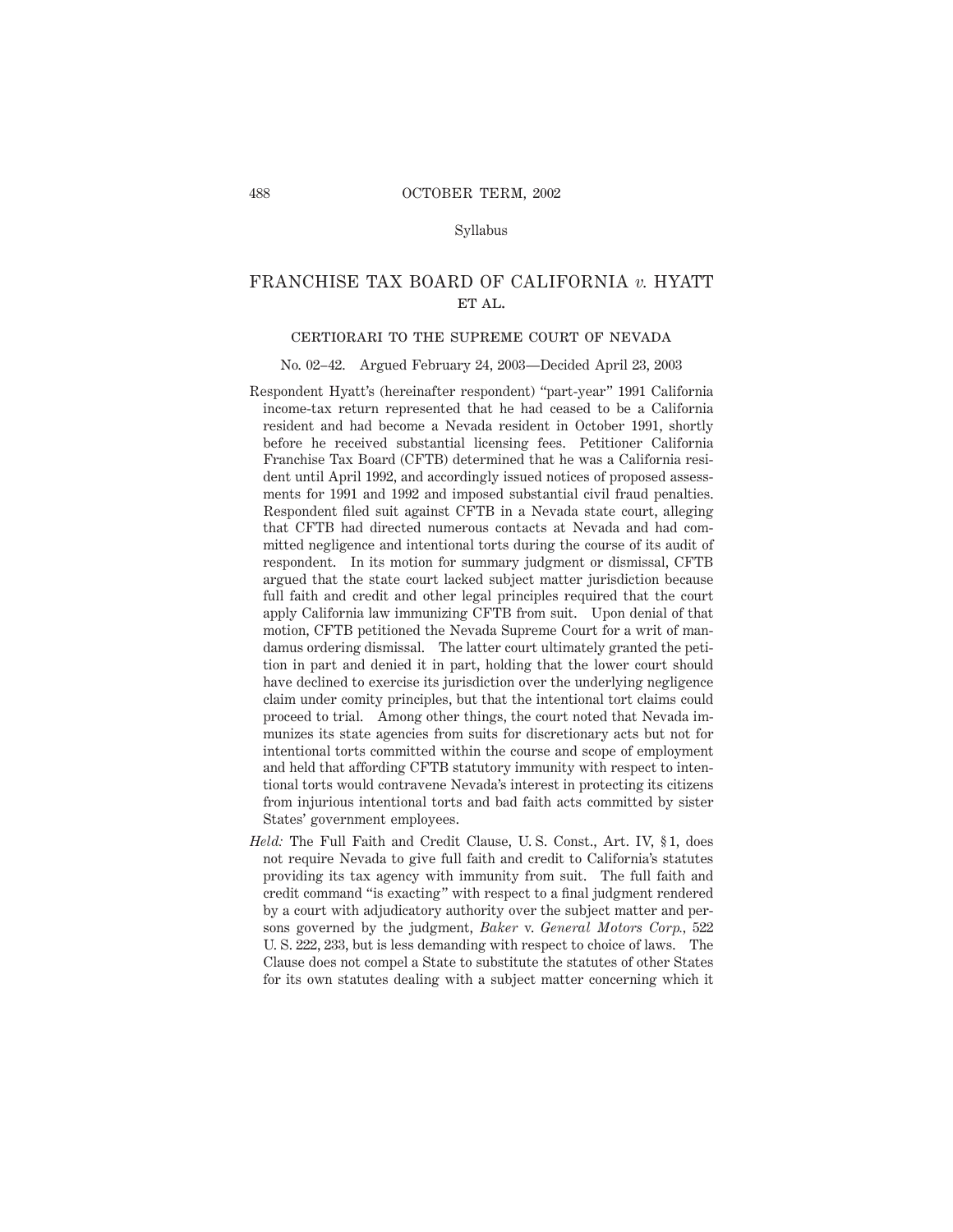#### Syllabus

is competent to legislate. *E. g., Sun Oil Co.* v. *Wortman,* 486 U. S. 717, 722. Nevada is undoubtedly competent to legislate with respect to the subject matter of the alleged intentional torts here, which, it is claimed, have injured one of its citizens within its borders. CFTB argues unpersuasively that this Court should adopt a "new rule" mandating that a state court extend full faith and credit to a sister State's statutorily recaptured sovereign immunity from suit when a refusal to do so would interfere with the State's capacity to fulfill its own sovereign responsibilities. The Court has, in the past, appraised and balanced state interests when invoking the Full Faith and Credit Clause to resolve conflicts between overlapping laws of coordinate States. See, *e. g., Bradford Elec. Light Co.* v. *Clapper,* 286 U. S. 145. However, this balancing-ofinterests approach quickly proved unsatisfactory and the Court abandoned it, *Allstate Ins. Co.* v. *Hague,* 449 U. S. 302, 308, n. 10, 322, n. 6, 339, n. 6, recognizing, instead, that it is frequently the case under the Clause that a court can lawfully apply either the law of one State or the contrary law of another, *Sun Oil Co.* v. *Wortman, supra,* at 727. The Court has already ruled that the Full Faith and Credit Clause does not require a forum State to apply a sister State's sovereign immunity statutes where such application would violate the forum State's own legitimate public policy. *Nevada* v. *Hall,* 440 U. S. 410, 424. There is no constitutionally significant distinction between the degree to which the allegedly tortious acts here and in *Hall* are related to a core sovereign function. States' sovereignty interests are not foreign to the full faith and credit command, but the Court is not presented here with a case in which a State has exhibited a "policy of hostility to the public Acts" of a sister State. *Carroll* v. *Lanza,* 349 U. S. 408, 413. The Nevada Supreme Court sensitively applied comity principles with a healthy regard for California's sovereign status, relying on the contours of Nevada's own sovereign immunity from suit as a benchmark for its analysis. Pp. 494–499.

Affirmed.

O'Connor, J., delivered the opinion for a unanimous Court.

*Felix E. Leatherwood,* Deputy Attorney General of California, argued the cause for petitioner. With him on the briefs were *Bill Lockyer,* Attorney General, *Manuel M. Medeiros,* State Solicitor, *David S. Chaney,* Senior Assistant Attorney General, and *William Dean Freeman,* Lead Supervising Deputy Attorney General.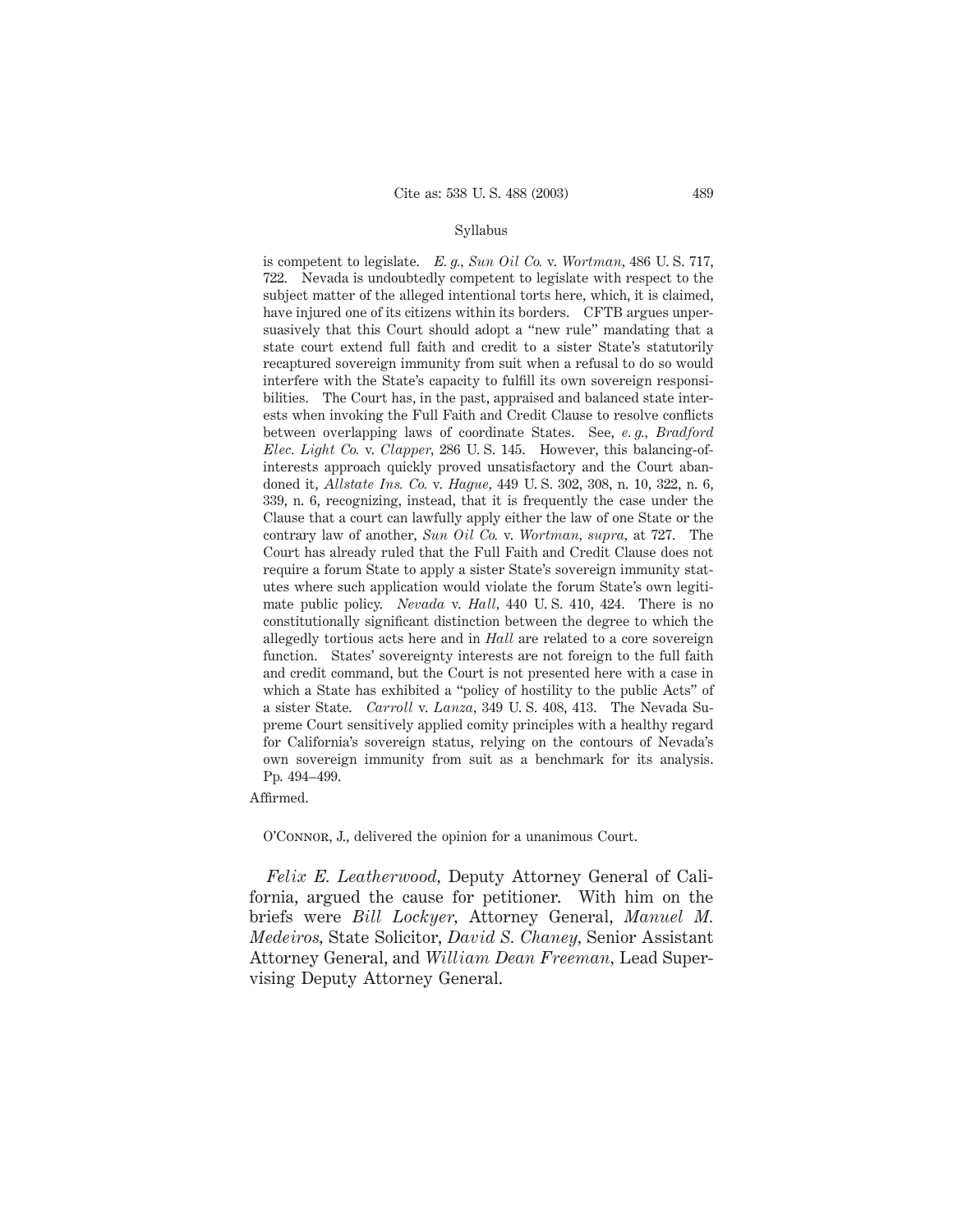*H. Bartow Farr III* argued the cause for respondents. With him on the brief were *Peter C. Bernhard* and *Donald J. Kula.*\*

# JUSTICE O'CONNOR delivered the opinion of the Court.

We granted certiorari to resolve whether the Nevada Supreme Court's refusal to extend full faith and credit to California's statute immunizing its tax collection agency from suit violates Article IV, § 1, of the Constitution. We conclude it does not, and we therefore affirm the judgment of the Nevada Supreme Court.

Respondent Gilbert P. Hyatt (hereinafter respondent) filed a "part-year" resident income tax return in California for 1991. App. to Pet. for Cert. 54. In the return, respondent represented that as of October 1, 1991, he had ceased to be a California resident and had become a resident of Nevada. In 1993, petitioner California Franchise Tax Board (CFTB) commenced an audit to determine whether respondent had underpaid state income taxes. *Ibid.* The audit focused on

I

<sup>\*</sup>Briefs of *amici curiae* urging reversal were filed for the State of Florida et al. by *Richard E. Dornan,* Attorney General of Florida, *Jonathan A. Glogau, Barbara J. Ritchie,* Acting Attorney General of Alaska, and *Thomas R. Keller,* Acting Attorney General of Hawaii, and by the Attorneys General for their respective jurisdictions as follows: *Ken Salazar* of Colorado, *Richard Blumenthal* of Connecticut, *M. Jane Brady* of Delaware, *James E. Ryan* of Illinois, *Steve Carter* of Indiana, *G. Steven Rowe* of Maine, *J. Joseph Curran, Jr.,* of Maryland, *Jennifer M. Granholm* of Michigan, *Mike Moore* of Mississippi, *Mike McGrath* of Montana, *Wayne Stenehjem* of North Dakota, *Betty D. Montgomery* of Ohio, *Anabelle Rodrı´guez* of Puerto Rico, *Mark L. Shurtleff* of Utah, *William H. Sorrell* of Vermont, *Jerry W. Kilgore* of Virginia, and *Darrell V. McGraw, Jr.,* of West Virginia; for the Multistate Tax Commission by *Frank D. Katz;* and for the National Governors Association et al. by *Richard Ruda* and *James I. Crowley.*

*Sharon L. Browne* filed a brief for the Pacific Legal Foundation as *amicus curiae* urging affirmance.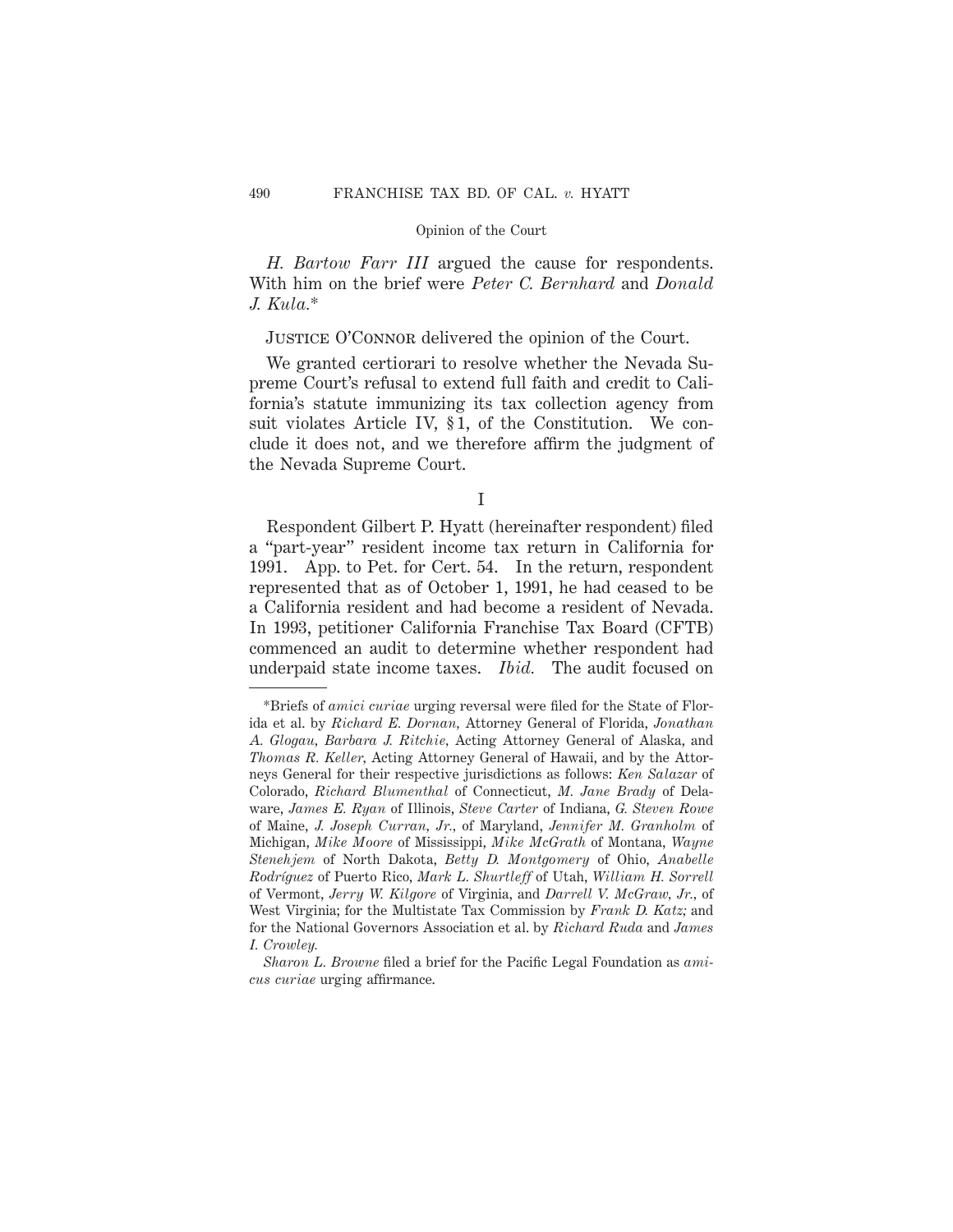respondent's claim that he had changed residency shortly before receiving substantial licensing fees for certain patented inventions related to computer technology.

At the conclusion of its audit, CFTB determined that respondent was a California resident until April 3, 1992, and accordingly issued notices of proposed assessments for income taxes for 1991 and 1992 and imposed substantial civil fraud penalties. *Id.,* at 56–57, 58–59. Respondent protested the proposed assessments and penalties in California through CFTB's administrative process. See Cal. Rev. & Tax. Code Ann. §§ 19041, 19044–19046 (West 1994).

On January 6, 1998, with the administrative protest ongoing in California, respondent filed a lawsuit against CFTB in Nevada in Clark County District Court. Respondent alleges that CFTB directed "numerous and continuous contacts . . . at Nevada" and committed several torts during the course of the audit, including invasion of privacy, outrageous conduct, abuse of process, fraud, and negligent misrepresentation. App. to Pet. for Cert. 51–52, 54. Respondent seeks punitive and compensatory damages. *Id.,* at 51–52. He also sought a declaratory judgment "confirm[ing] [his] status as a Nevada resident effective as of September 26, 1991," *id.,* at 51, but the District Court dismissed the claim for lack of subject matter jurisdiction on April 16, 1999, App. 93–95.

During the discovery phase of the Nevada lawsuit, CFTB filed a petition in the Nevada Supreme Court for a writ of mandamus, or in the alternative, for a writ of prohibition, challenging certain of the District Court's discovery orders. While that petition was pending, CFTB filed a motion in the District Court for summary judgment or, in the alternative, for dismissal for lack of jurisdiction. CFTB argued that the District Court lacked subject matter jurisdiction because principles of sovereign immunity, full faith and credit, choice of law, comity, and administrative exhaustion all required that the District Court apply California law, under which: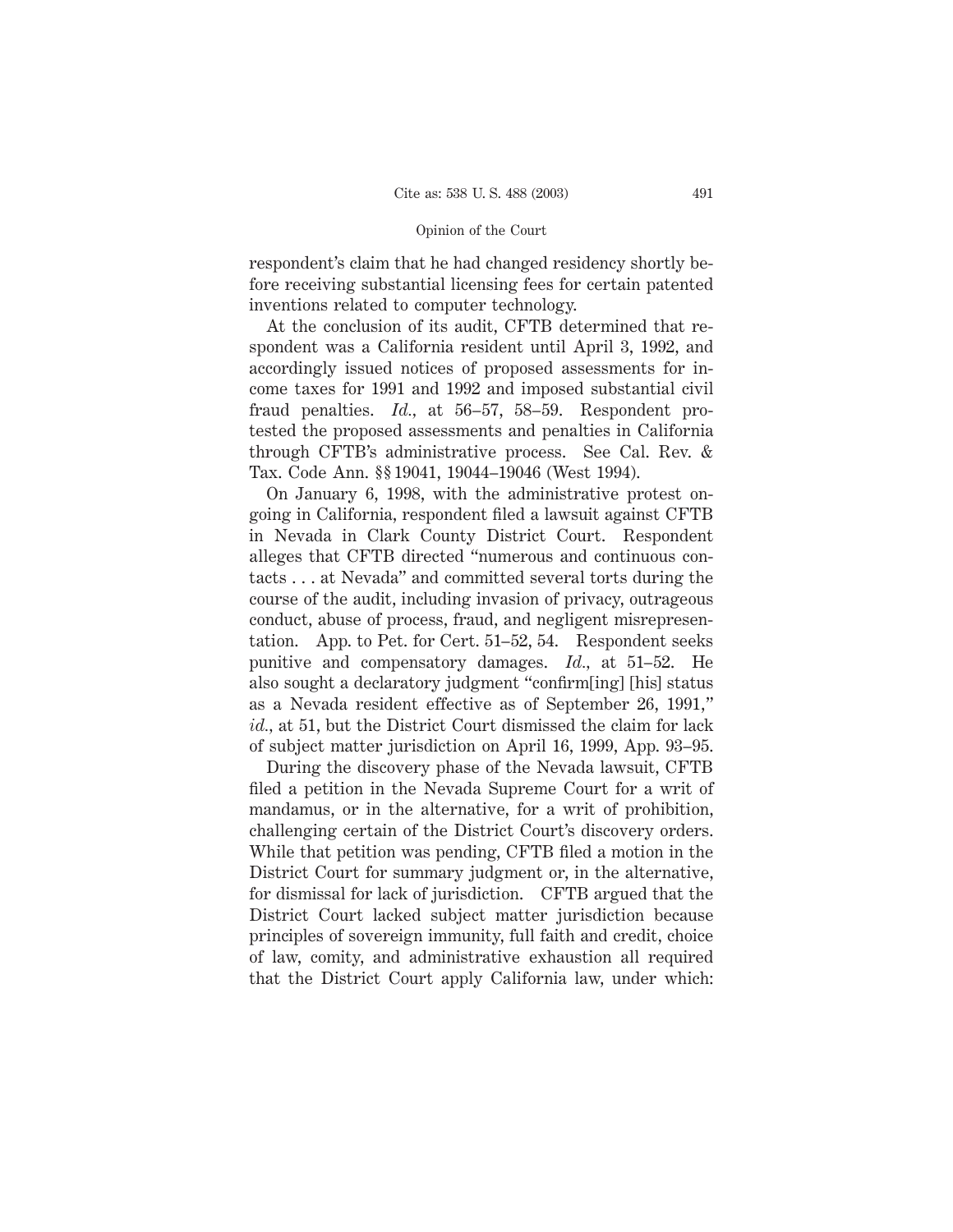"Neither a public entity nor a public employee is liable for an injury caused by:

"(a) Instituting any judicial or administrative proceeding or action for or incidental to the assessment or collection of a tax [or]

"(b) An act or omission in the interpretation or application of any law relating to a tax." Cal. Govt. Code Ann. § 860.2 (West 1995).

The District Court denied CFTB's motion for summary judgment or dismissal, prompting CFTB to file a second petition in the Nevada Supreme Court. This petition sought a writ of mandamus ordering the dismissal of the case, or in the alternative, a writ of prohibition and mandamus limiting the scope of the suit to claims arising out of conduct that occurred in Nevada.

On June 13, 2001, the Nevada Supreme Court granted CFTB's second petition, dismissed the first petition as moot, and ordered the District Court to enter summary judgment in favor of CFTB. App. to Pet. for Cert. 38–43. On April 4, 2002, however, the court granted respondent's petition for rehearing, vacated its prior ruling, granted CFTB's second petition in part, and denied it in part. *Id.,* at 5–18. The court held that the District Court "should have declined to exercise its jurisdiction over the underlying negligence claim under comity principles" but that the intentional tort claims could proceed to trial. *Id.,* at 7.

The Nevada Supreme Court noted that both Nevada and California have generally waived their sovereign immunity from suit in state court and "have extended the waivers to their state agencies or public employees except when state statutes expressly provide immunity." *Id.,* at 9–10 (citing Nev. Rev. Stat. § 41.031 (1996); Cal. Const., Art. 3, § 5; and Cal. Govt. Code Ann. § 820 (West 1995)). Whereas Nevada has not conferred immunity on its state agencies for intentional torts committed within the course and scope of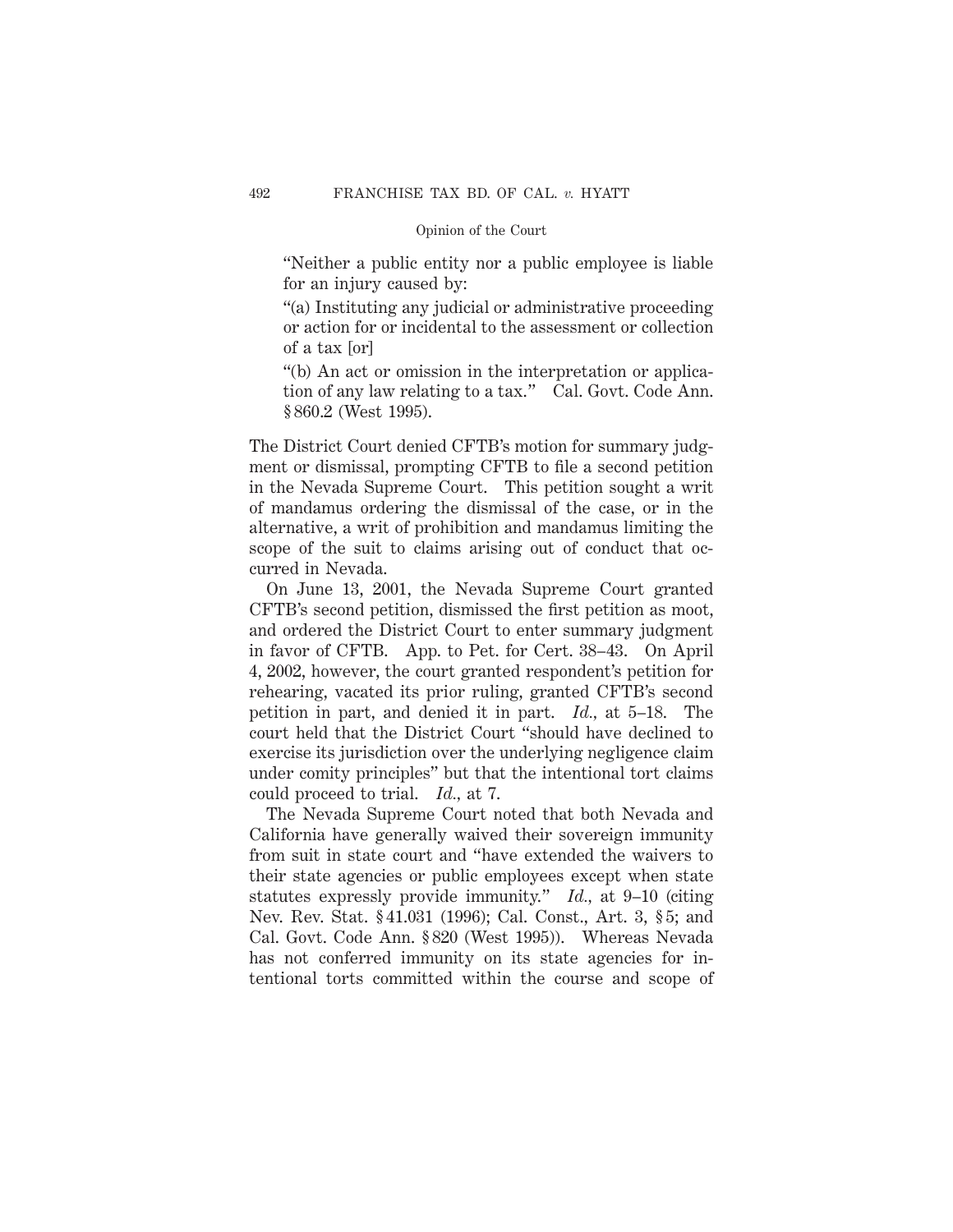employment, the court acknowledged that "California has expressly provided [CFTB] with complete immunity." App. to Pet. for Cert. 10 (citing Cal. Govt. Code Ann. § 860.2 (West 1995) and *Mitchell* v. *Franchise Tax Board,* 183 Cal. App. 3d 1133, 228 Cal. Rptr. 750 (1986)). To determine which State's law should apply, the court applied principles of comity.

Though the Nevada Supreme Court recognized the doctrine of comity as "an accommodation policy, under which the courts of one state voluntarily give effect to the laws and judicial decisions of another state out of deference and respect, to promote harmonious interstate relations," the court also recognized its duty to determine whether the application of California law "would contravene Nevada's policies or interests," giving "due regard to the duties, obligations, rights and convenience of Nevada's citizens." App. to Pet. for Cert. 11. "An investigation is generally considered to be a discretionary function," the court observed, "and Nevada provides its [own] agencies with immunity for the performance of a discretionary function even if the discretion is abused." *Id.,* at 12. "[A]ffording [CFTB] statutory immunity for negligent acts," the court therefore concluded, "does not contravene any Nevada interest in this case." *Ibid.* The court accordingly held that "the district court should have declined to exercise its jurisdiction" over respondent's negligence claim under principles of comity. *Id.,* at 7. With respect to the intentional torts, however, the court held that "affording [CFTB] statutory immunity . . . does contravene Nevada's policies and interests in this case." *Id.,* at 12. Because Nevada "does not allow its agencies to claim immunity for discretionary acts taken in bad faith, or for intentional torts committed in the course and scope of employment," the court held that "Nevada's interest in protecting its citizens from injurious intentional torts and bad faith acts committed by sister states' government employees" should be accorded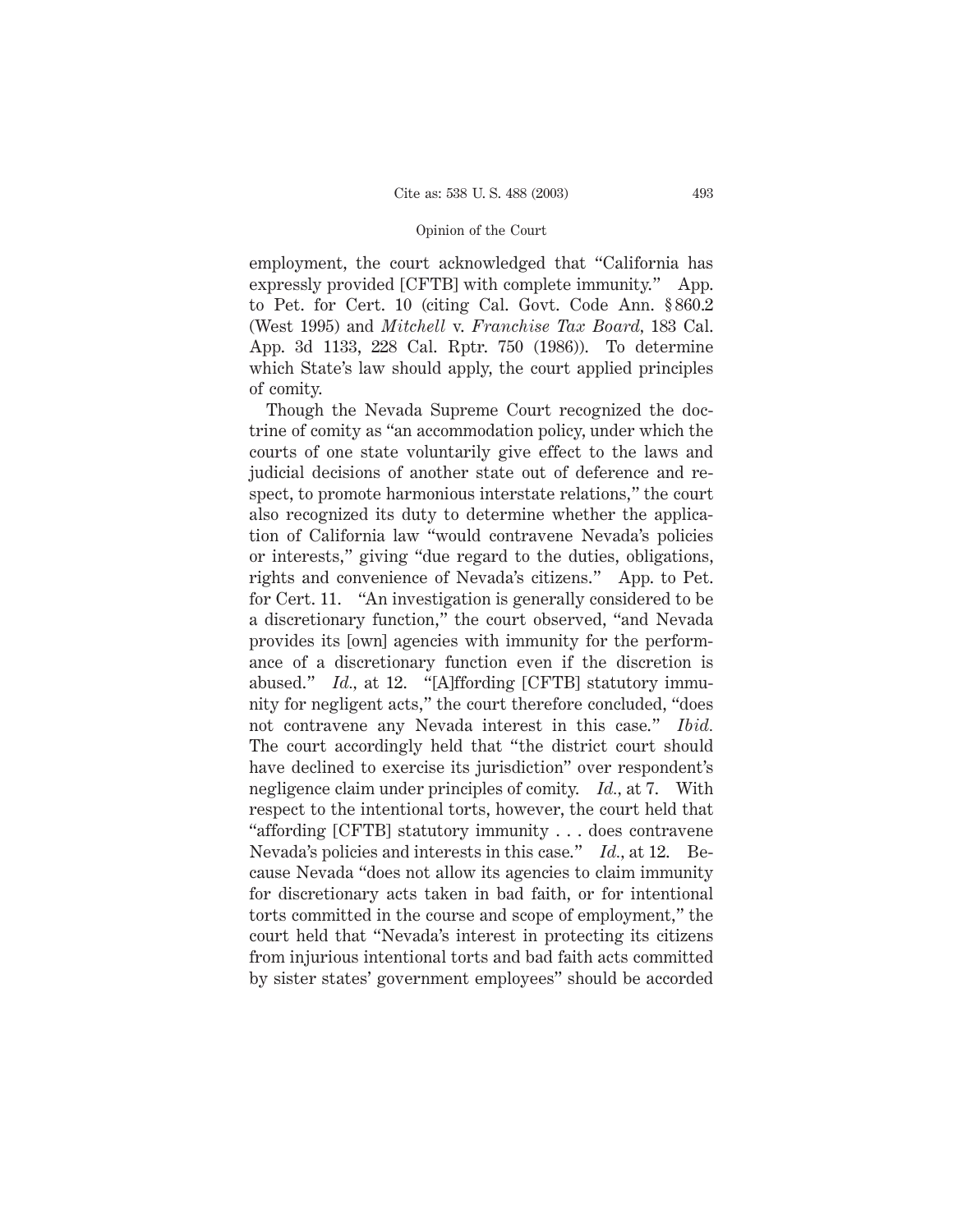greater weight "than California's policy favoring complete immunity for its taxation agency." *Id.,* at 12–13.

We granted certiorari to resolve whether Article IV, § 1, of the Constitution requires Nevada to give full faith and credit to California's statute providing its tax agency with immunity from suit, 537 U. S. 946 (2002), and we now affirm.

## II

The Constitution's Full Faith and Credit Clause provides: "Full Faith and Credit shall be given in each State to the public Acts, Records, and judicial Proceedings of every other State. And the Congress may by general Laws prescribe the Manner in which such Acts, Records and Proceedings shall be proved, and the Effect thereof." Art. IV, § 1. As we have explained, "[o]ur precedent differentiates the credit owed to laws (legislative measures and common law) and to judgments." *Baker* v. *General Motors Corp.,* 522 U. S. 222, 232 (1998). Whereas the full faith and credit command "is exacting" with respect to "[a] final judgment . . . rendered by a court with adjudicatory authority over the subject matter and persons governed by the judgment," *id.,* at 233, it is less demanding with respect to choice of laws. We have held that the Full Faith and Credit Clause does not compel " 'a state to substitute the statutes of other states for its own statutes dealing with a subject matter concerning which it is competent to legislate.'" *Sun Oil Co.* v. *Wortman*, 486 U. S. 717, 722 (1988) (quoting *Pacific Employers Ins. Co.* v. *Industrial Accident Comm'n,* 306 U. S. 493, 501 (1939)).

The State of Nevada is undoubtedly "competent to legislate" with respect to the subject matter of the alleged intentional torts here, which, it is claimed, have injured one of its citizens within its borders. " '[F]or a State's substantive law to be selected in a constitutionally permissible manner, that State must have a significant contact or significant aggregation of contacts, creating state interests, such that choice of its law is neither arbitrary nor fundamentally un-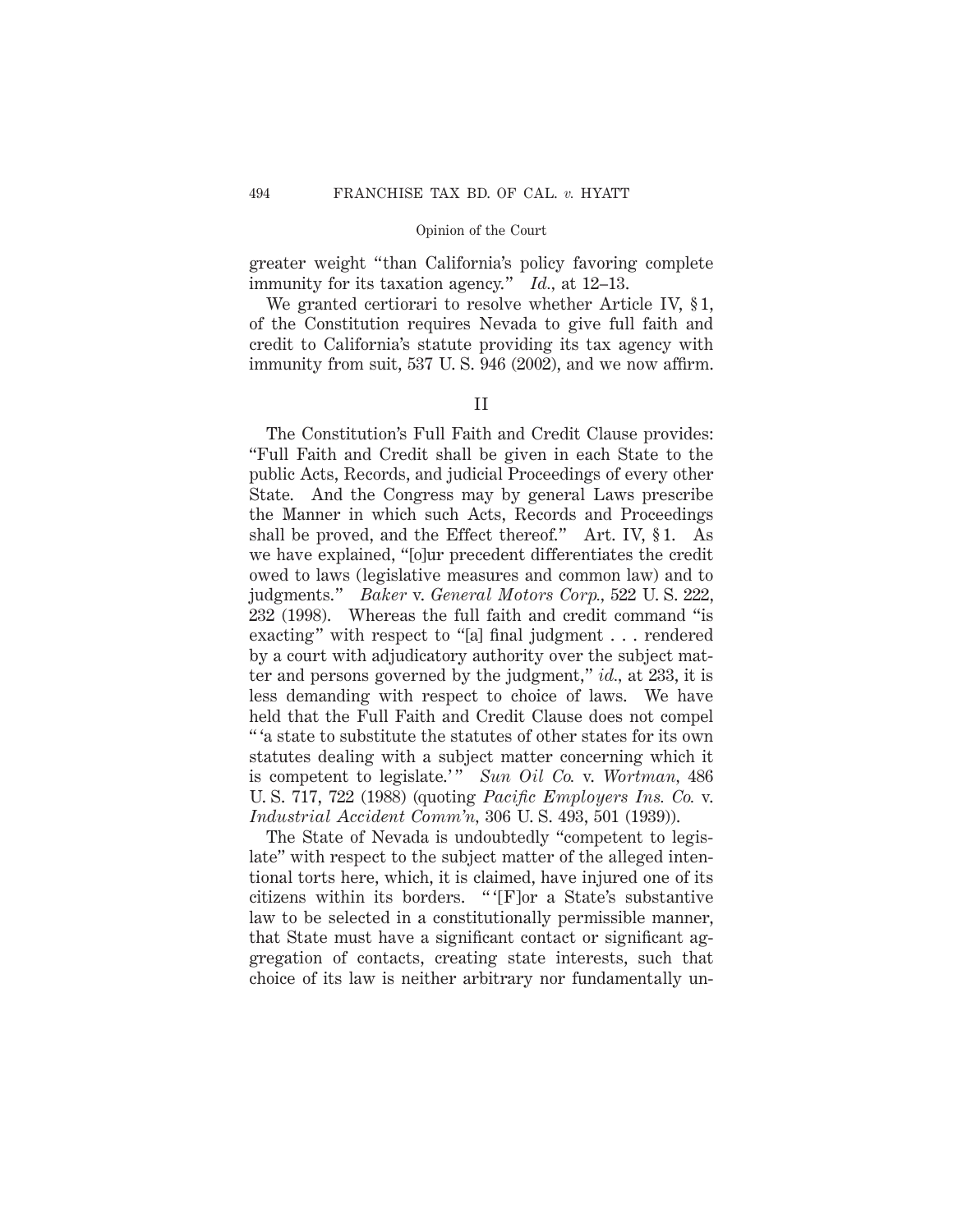fair.' " *Phillips Petroleum Co.* v. *Shutts,* 472 U. S. 797, 818 (1985) (quoting *Allstate Ins. Co.* v. *Hague,* 449 U. S. 302, 312– 313 (1981) (plurality opinion)); see 472 U. S., at 822–823. Such contacts are manifest in this case: the plaintiff claims to have suffered injury in Nevada while a resident there; and it is undisputed that at least some of the conduct alleged to be tortious occurred in Nevada, Brief for Petitioner 33–34, n. 16. See, *e. g., Carroll* v. *Lanza,* 349 U. S. 408, 413 (1955) ("The State where the tort occurs certainly has a concern in the problems following in the wake of the injury"); *Pacific Employers Ins. Co.* v. *Industrial Accident Comm'n, supra,* at 503 ("Few matters could be deemed more appropriately the concern of the state in which [an] injury occurs or more completely within its power").

CFTB does not contend otherwise. Instead, CFTB urges this Court to adopt a "new rule" mandating that a state court extend full faith and credit to a sister State's statutorily recaptured sovereign immunity from suit when a refusal to do so would "interfer[e] with a State's capacity to fulfill its own sovereign responsibilities." Brief for Petitioner 13 (internal quotation marks omitted).

We have, in the past, appraised and balanced state interests when invoking the Full Faith and Credit Clause to resolve conflicts between overlapping laws of coordinate States. See *Bradford Elec. Light Co.* v. *Clapper,* 286 U. S. 145 (1932) (holding that the Constitution required a federal court sitting in New Hampshire to apply a Vermont workers' compensation statute in a tort suit brought by the administrator of a Vermont worker killed in New Hampshire). This balancing approach quickly proved unsatisfactory. Compare *Alaska Packers Assn.* v. *Industrial Accident Comm'n of Cal.,* 294 U. S. 532, 550 (1935) (holding that a forum State, which was the place of hiring but not of a claimant's domicile, could apply its own law to compensate for an accident in another State, because "[n]o persuasive reason" was shown for requiring application of the law of the State where the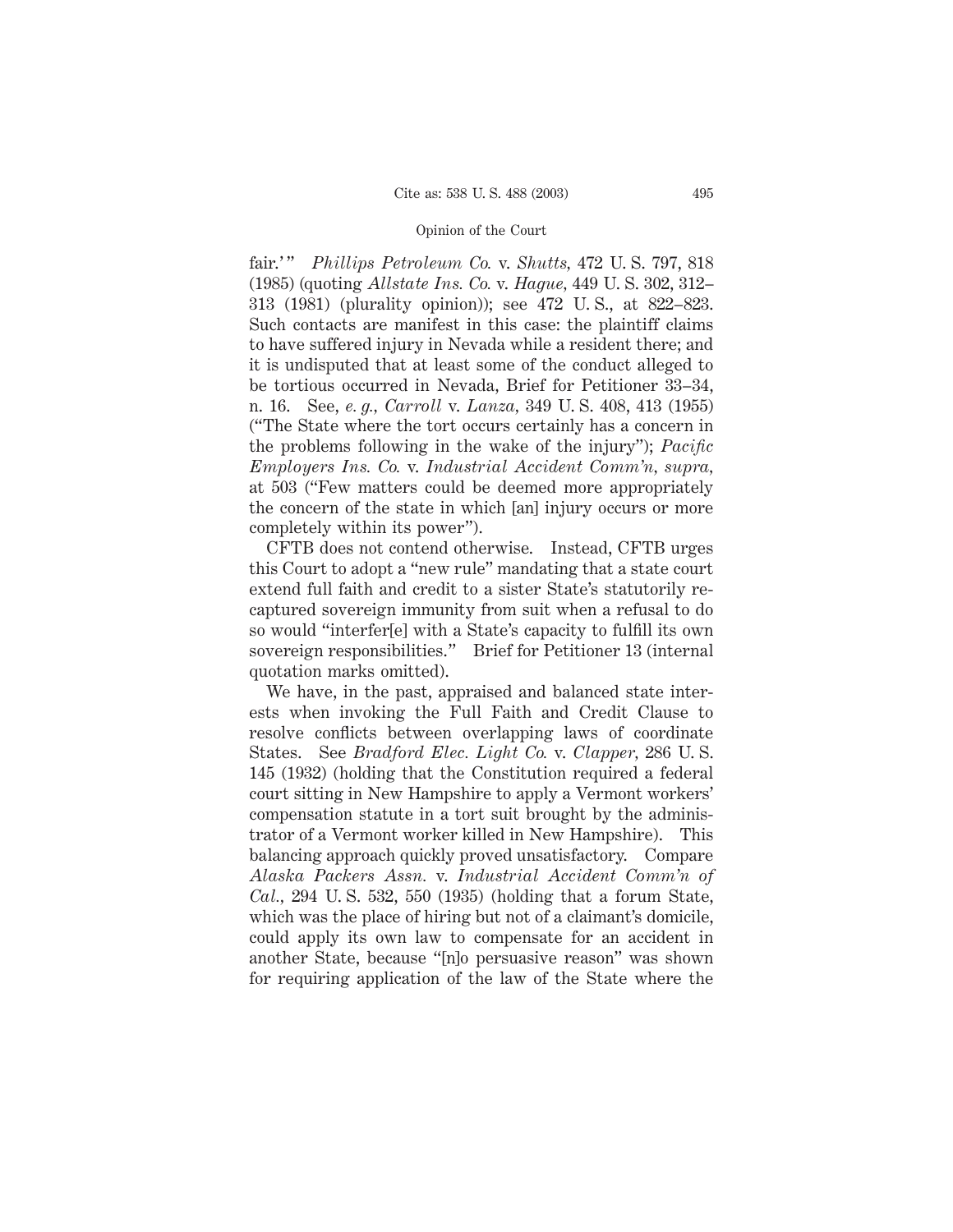accident occurred), with *Pacific Employers Ins. Co.* v. *Industrial Accident Comm'n, supra,* at 504–505 (holding that the State where an accident occurred could apply its own workers' compensation law and need not give full faith and credit to that of the State of hiring and domicile of the employer and employee). As Justice Robert H. Jackson, recounting these cases, aptly observed, "it [is] difficult to point to any field in which the Court has more completely demonstrated or more candidly confessed the lack of guiding standards of a legal character than in trying to determine what choice of law is required by the Constitution." Full Faith and Credit—The Lawyer's Clause of the Constitution, 45 Colum. L. Rev. 1, 16 (1945).

In light of this experience, we abandoned the balancingof-interests approach to conflicts of law under the Full Faith and Credit Clause. *Allstate Ins. Co.* v. *Hague,* 449 U. S., at 308, n. 10 (plurality opinion); *id.,* at 322, n. 6 (Stevens, J., concurring in judgment); *id.,* at 339, n. 6 (Powell, J., dissenting). We have recognized, instead, that "it is frequently the case under the Full Faith and Credit Clause that a court can lawfully apply either the law of one State or the contrary law of another." *Sun Oil Co.* v. *Wortman, supra,* at 727. We thus have held that a State need not "substitute the statutes of other states for its own statutes dealing with a subject matter concerning which it is competent to legislate." *Pacific Employers Ins. Co.* v. *Industrial Accident Comm'n, supra,* at 501; see *Baker* v. *General Motors Corp., supra,* at 232; *Sun Oil Co.* v. *Wortman, supra,* at 722; *Phillips Petroleum Co.* v. *Shutts, supra,* at 818–819. Acknowledging this shift, CFTB contends that this case demonstrates the need for a new rule under the Full Faith and Credit Clause that will protect "core sovereignty" interests as expressed in state statutes delineating the contours of the State's immunity from suit. Brief for Petitioner 13.

We disagree. We have confronted the question whether the Full Faith and Credit Clause requires a forum State to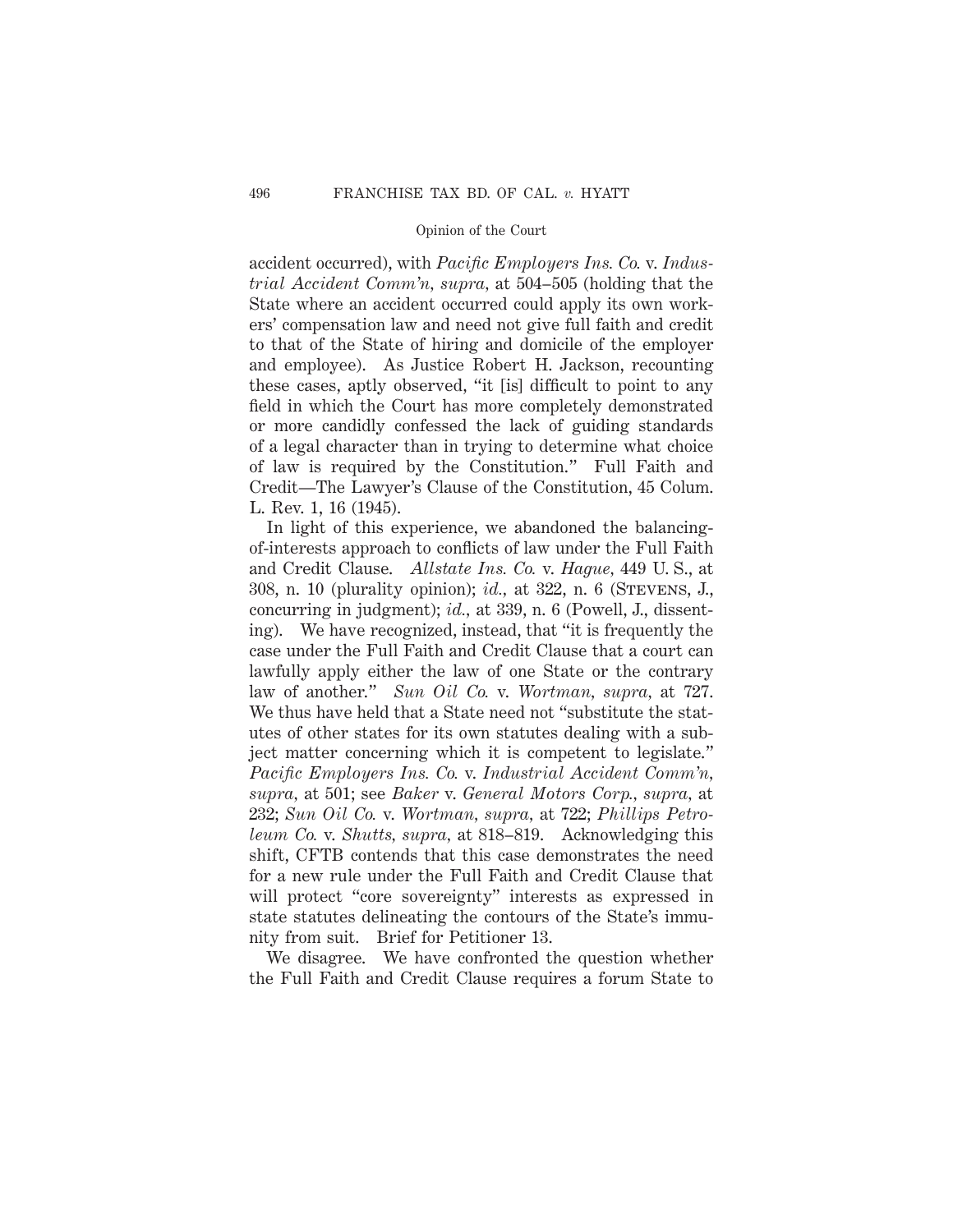recognize a sister State's legislatively recaptured immunity once before. In *Nevada* v. *Hall,* 440 U. S. 410 (1979), an employee of the University of Nevada was involved in an automobile accident with California residents, who filed suit in California and named Nevada as a defendant. The California courts refused to apply a Nevada statute that capped damages in tort suits against the State on the ground that "to surrender jurisdiction or to limit respondents' recovery to the \$25,000 maximum of the Nevada statute would be obnoxious to its statutorily based policies of jurisdiction over nonresident motorists and full recovery." *Id.,* at 424.

We affirmed, holding, first, that the Constitution does not confer sovereign immunity on States in the courts of sister States. *Id.,* at 414–421. Petitioner does not ask us to reexamine that ruling, and we therefore decline the invitation of petitioner's *amici* States, see Brief for State of Florida et al. as *Amici Curiae* 2, to do so. See this Court's Rule 14.1(a); *Mazer* v. *Stein,* 347 U. S. 201, 206, n. 5 (1954) ("We do not reach for constitutional questions not raised by the parties").

The question presented here instead implicates *Hall*'s second holding: that the Full Faith and Credit Clause did not require California to apply Nevada's sovereign immunity statutes where such application would violate California's own legitimate public policy. 440 U. S., at 424. The Court observed in a footnote:

"California's exercise of jurisdiction in this case poses no substantial threat to our constitutional system of cooperative federalism. Suits involving traffic accidents occurring outside of Nevada could hardly interfere with Nevada's capacity to fulfill its own sovereign responsibilities. We have no occasion, in this case, to consider whether different state policies, either of California or of Nevada, might require a different analysis or a different result." *Id.,* at 424, n. 24.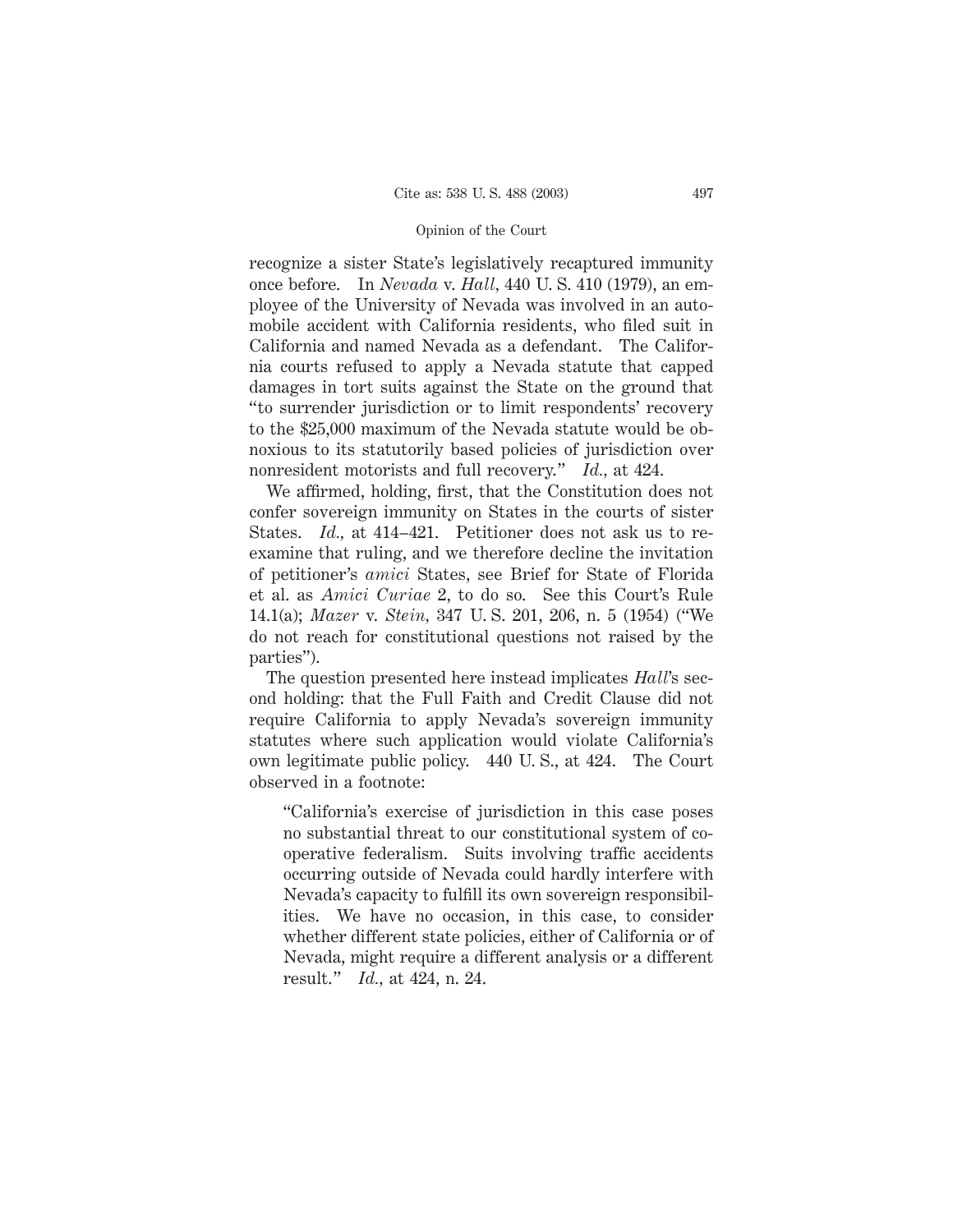CFTB asserts that an analysis of this lawsuit's effects should lead to a different result: that the Full Faith and Credit Clause requires Nevada to apply California's immunity statute to avoid interference with California's "sovereign responsibility" of enforcing its income tax laws. Brief for Petitioner 13.

Our past experience with appraising and balancing state interests under the Full Faith and Credit Clause counsels against adopting CFTB's proposed new rule. Having recognized, in *Hall,* that a suit against a State in a sister State's court "necessarily implicates the power and authority" of both sovereigns, 440 U. S., at 416, the question of which sovereign interest should be deemed more weighty is not one that can be easily answered. Yet petitioner's rule would elevate California's sovereignty interests above those of Nevada, were we to deem this lawsuit an interference with California's "core sovereign responsibilities." We rejected as "unsound in principle and unworkable in practice" a rule of state immunity from federal regulation under the Tenth Amendment that turned on whether a particular state government function was "integral" or "traditional." *Garcia* v. *San Antonio Metropolitan Transit Authority,* 469 U. S. 528, 546–547 (1985). CFTB has convinced us of neither the relative soundness nor the relative practicality of adopting a similar distinction here.

Even were we inclined to embark on a course of balancing States' competing sovereign interests to resolve conflicts of laws under the Full Faith and Credit Clause, this case would not present the occasion to do so. There is no principled distinction between Nevada's interests in tort claims arising out of its university employee's automobile accident, at issue in *Hall,* and California's interests in the tort claims here arising out of its tax collection agency's residency audit. To be sure, the power to promulgate and enforce income tax laws is an essential attribute of sovereignty. See *Franchise Tax Bd. of Cal.* v. *Postal Service,* 467 U. S. 512, 523 (1984)